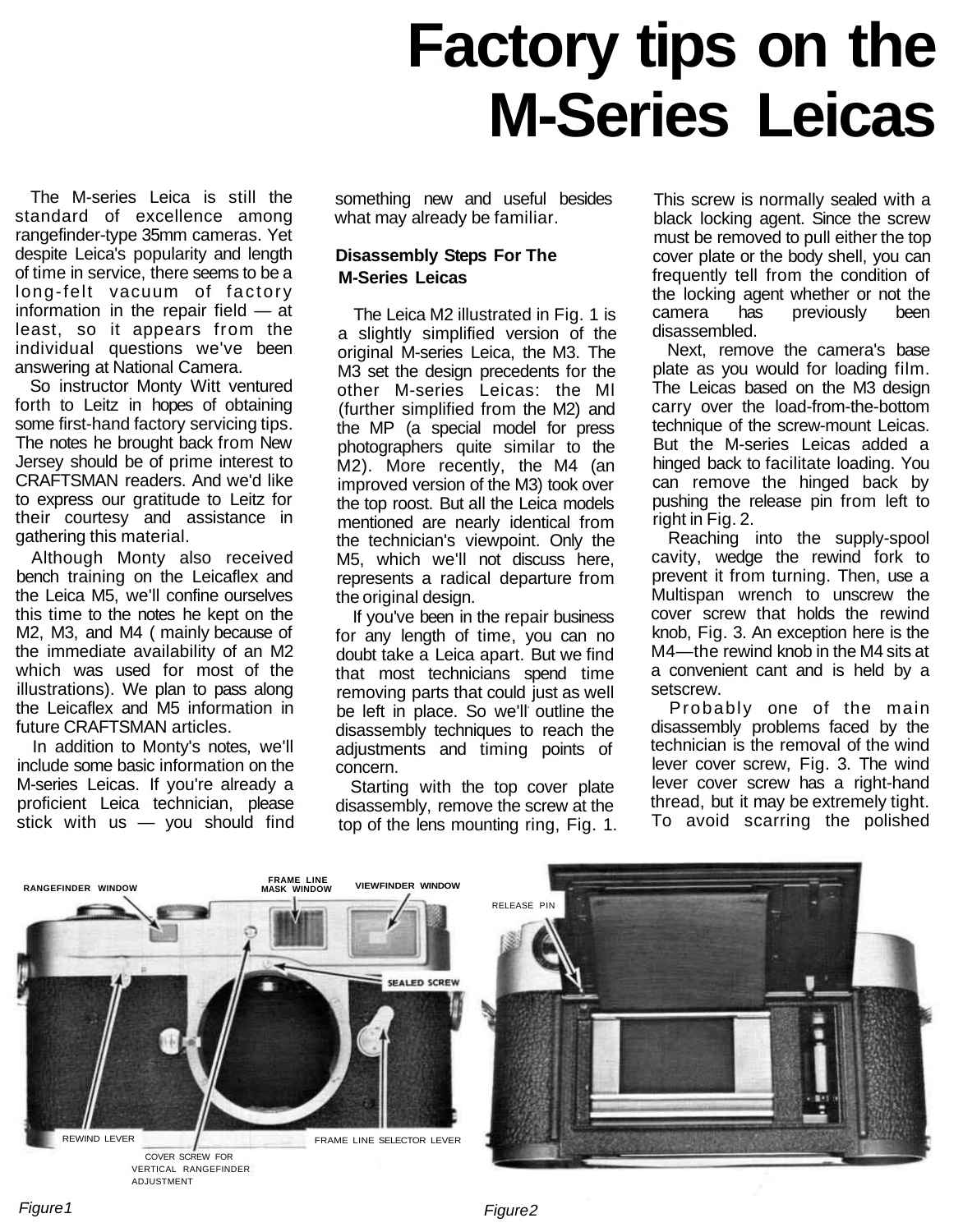surface, use a Flexiclamp wrench or a split collet to unscrew the wind lever cover screw. You can then lift off the wind lever and, in the M2, the counter dial.

Also, if you're working on the M2, remove the cover plate retaining screw shown in Fig. 3. You won't find this retaining screw in the M3 or the M4 — instead, unscrew the retaining ring accessible after removing the wind lever. The reason for the difference is that the AA2 has an external, manually set counter dial. But in the M3 and AA4, the counter dial is underneath the top cover plate. The spring-loaded counter dial in the M3 and AA4 automatically returns when you pull out the film take-up spool.

Another tricky part to remove is the retaining ring around the rewind shaft. The problem here is that standard tools can't do the job — there isn't enough room for a Flexiclamp wrench and there are no notches for a Multispan wrench. So here's one place that you may wish to design a special, tubular tool that fits over the retaining ring.

The remaining top cover plate components are no problem. Take out the speed knob retaining screw, Fig. 3, and lift off the speed knob. And remove the four screws holding the accessory shoe, also shown in Fig. 3. Lift off the accessory shoe, the accessory shoe pressure plate, and the spring.

Proceeding to the back of the camera, unscrew the two flash socket cover rings and the two flash socket bushings. If you're working on the M3, also unscrew the eyepiece frame. Now, lift off the top cover plate.

Before we go into the adjustments and timing points now visible, we'll complete the disassembly of the body shell and the rangefinder, Fig. 4. You may, however, wish to replace the wind lever with its cover screw to examine the operation at the top of the camera. Then, turn over the camera and remove the three screws holding the bottom cover plate, Fig. 5. Lift off the bottom cover plate and the base lock plate.

### **Adjustments At The Bottom Of The M-Series Leica**

Several adjustment points are now visible at the bottom of the camera, Fig. 6. Notice that the M-series Leicas departed from the conventional methods of locking the curtain take-up rollers. To adjust the curtain tensions,

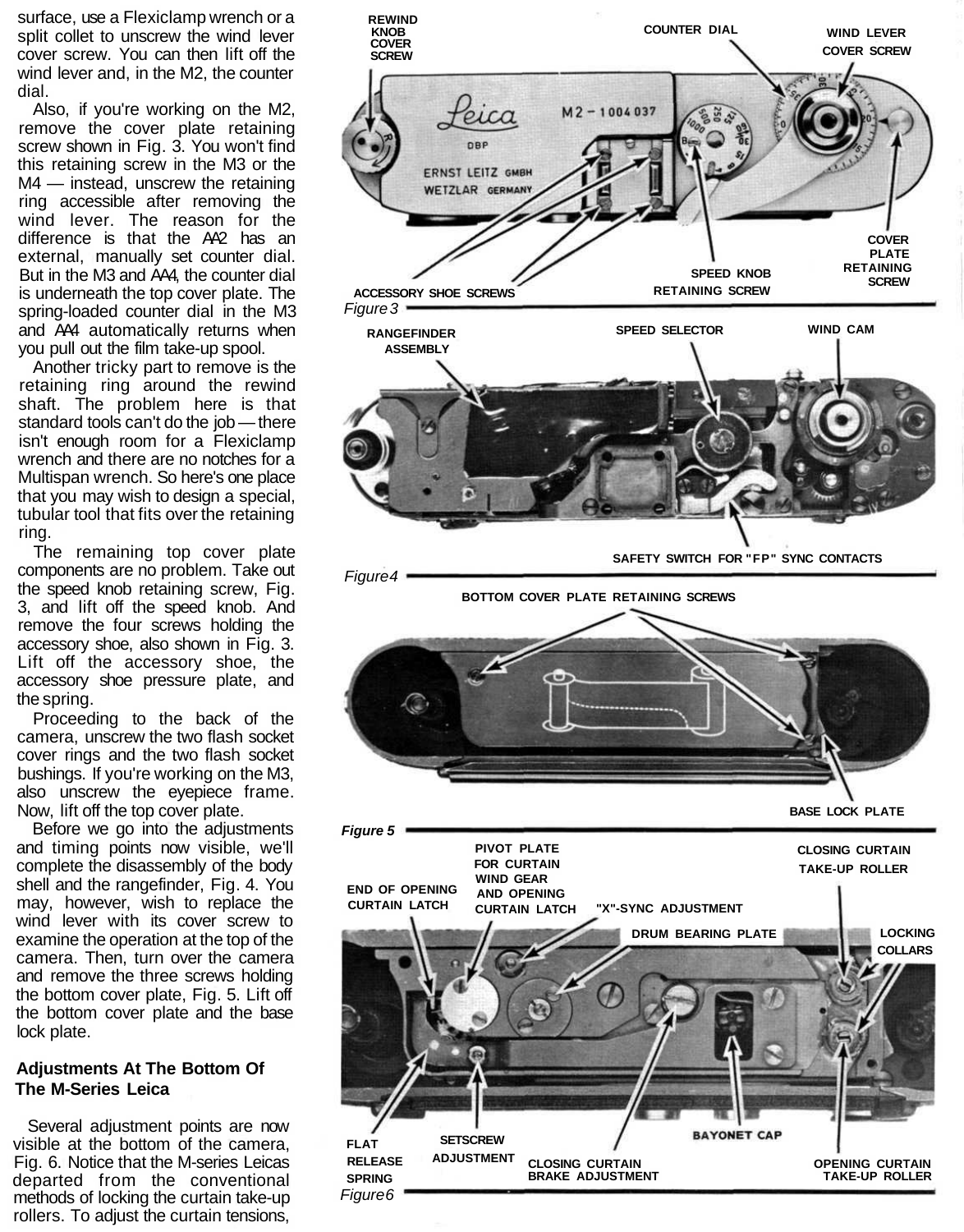use a screwdriver with a blade slightly wider than the slotted ends of the take-up rollers central shafts. Insert the screwdriver into the slotted end of one central shaft and push down — that depresses the locking collar and frees the central shaft. You can now turn the screwdriver to add or let off tension.

Another departure from tradition is the elimination of the interlockingstud arrangement common to the drum-type focal-plane shutters. In the shutter-cocked position, a slot in the curtain wind gear clears the drum gear at the bottom of the curtain drum. Then, the opening curtain latch, Fig. 6, drops into engagement with the opening curtain cam underneath the drum gear.

Depressing the release button pushes the end of the flat release spring against the opening curtain latch. So the opening curtain latch, pushed out of engagement with the opening curtain cam, frees the opening curtain. Simultaneously, the flat release spring allows the closing curtain latch, Fig. 7, to drop down and engage the closing curtain cam.

cam. Checking the operation at "bulb," the release button should have an additional 0.2mm upward travel after the closing curtain has released. The adjustment point for

meeting these specifications is the setscrew on the flat release spring. Fig. 6.

The "X"-sync adjustment is another conveniently located adjustment point visible in Fig. 6. The collar with the Multispan notches controls an eccentrically positioned stud at the other side of the bottom plate. And the stud, in turn, controls the position of the fixed "X" contact. Turning the collar corrects the "X" sync delay by setting the proper space gap between the two contacts.

A second eccentric controls the tension of the closing curtain brake spring, Fig. 6. The brake spring, which we'll see after removing the body shell, engages a cam operated by the closing curtain drum. And by turning the eccentric from the bottom of the camera, you can control the amount of braking action.

Check the proper tension for the closing curtain brake by first setting the shutter to "bulb." Then, cock and release the shutter. The closing curtain should be stopped by the brake spring before reaching the extreme limit of its travel. So try

pulling the closing curtain in the direction of its release movement you should be able to pull the curtain an additional 0.1mm—0.5mm.

In some cameras, there's also an eccentric adjustment for the opening curtain brake; the opening curtain brake eccentric is shown from a Leica M3 in Fig. 8. Check the adjustment of the opening curtain brake by holding the shutter open at the "bulb" setting. Now, looking from the front of the focal-plane aperture, examine the position of the opening curtain bar at the right-hand side of the camera. If the opening curtain brake is properly adjusted, the edge of the opening curtain bar should be 1.5mm — 2.5mm beyond the edge of the focalplane aperture.

Before moving too far away from Fig. 6, we should point out the bayonet cap in the focal-plane light shield. You can remove the bayonet cap after rotating it a partial turn. As you will see a little later, removing the bayonet cap uncovers an access hole in the focal-plane light shield — a hole which makes it easier to reach one of the rangefinder retaining screws.

**RELEASE BUTTON LEICA M3 OPENING CURTAIN BRAKE ADJUSTMENT**



RANGEFINDER CONTROL **ARM**

Figure 9 •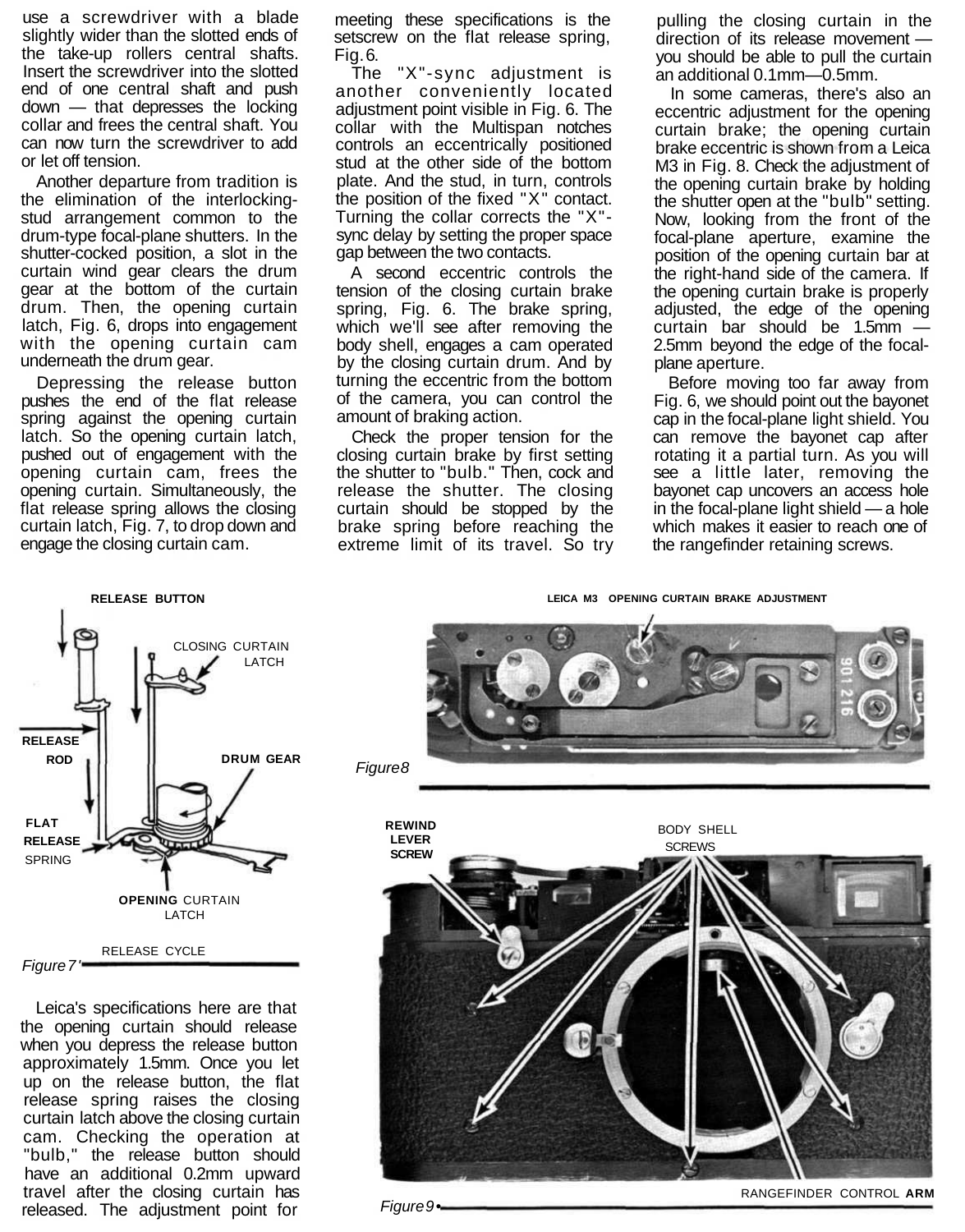#### **Removing The Body Shell**

The next step is to separate the body shell from the shutter mechanism. First, take out the rewind lever by removing its retaining screw, Fig. 9. Then, remove the five screws holding the body shell, also pointed out in Fig. 9. You may find it necessary to remove the frame line selector lever to reach the upper bodyshell screw at the right of the lens mounting ring.

The AA2 we used for the illustrations does not have a self timer. But if you've worked on M-series Leicas before, you probably know that the cocking lever in models with a self timer has a left-hand thread. What you may not have known is that you don't have to remove the self-timer cocking lever to pull the body shell just cock the self timer prior to separating the body shell from the shutter mechanism.

Some manipulation — but no pressure — is now required to remove the body shell. As you pull off the body shell, push in the rangefinder control arm (against its tension) for clearance.

### **Rangefinder Adjustment Points and Disassembly Procedure**

We can now more easily point out the rangefinder adjustments. Besides the normal horizontal (infinity) and vertical adjustments, there are adiustments for the linearity at different distances and for the overtravel of the rangefinder control arm.

Make your infinity and 10-meter rangefinder adjustments by turning the eccentric shaft on the rangefinder control arm roller, Fig. 10. If the rangefinder aligns properly at infinity and 10 meters, check the alignment of the superimposed images with a target placed one meter from the focal plane.

The adjustment point for the onemeter target is the eccentric at the other end of the rangefinder control arm, Fig. 10. To turn the one-meter eccentric, first loosen the rangefinder control arm retaining screw. You may have to alternate between the two eccentrics, checking and adjusting at the designated distances, to correct the linearity for all distance settings.

In Fig. 10, the rangefinder control arm has moved (via spring tension) as far as it can go toward the front of the camera. Here, the rangefinder



stop arm comes against another eccentric. This eccentric is the overtravel adjustment for the rangefinder control arm. In other words, at the infinity setting the lens pushes the rangefinder control arm toward the back of the camera. But the rangefinder control arm should not touch the eccentric at infinity you should be able to push the rangefinder control arm a slight distance beyond infinity before it is stopped by the eccentric.

The vertical rangefinder adjustment, also shown in Fig. 10, is still accessible after replacing the top cover plate; just removing the screw shown in Fig. 1 provides access to the vertical adjustment point. So you can make all rangefinder adjustments with the camera assembled — the distance adjustments are accessible through the lens opening, and the vertical adjustment is accessible through the clearance hole in the top cover plate.

Removing the rangefinder assembly disturbs the setting of the one-meter eccentric and could disturb the overtravel eccentric. But you can scribe the positions of the eccentrics prior to disassembly. On reassembly, aligning the scribe marks saves a lot of time in the adjusting department.

Now, remove the two rangefinder assembly retaining screws shown in Fig. 10. And, after scribing the onemeter eccentric's position, remove the rangefinder control arm screw. Take out the one-meter eccentric, the rangefinder control arm, and the rangefinder stop arm.

There's one more screw holding the rangefinder assembly — the long screw which passes through the overtravel eccentric. But you may find that this screw is a little difficult to reach. So we've finally come to the purpose behind removing the bayonet cap in the focal-plane light shield. Insert a long screwdriver through the light shield access hole and unscrew the overtravel eccentric retaining screw.

Next, carefully lift off the rangefinder assembly; as you can see in Fig. 11, there's a loose light shield at the bottom of the rangefinder. If you do encounter a damaged rangefinder, you'll usually have to replace the complete assembly shown in Fig. 11 — individual rangefinder replacement parts are not available.

Although you may have reversed the sequence in the past, it's easier to remove the focal-plane light shield after taking out the rangefinder assembly. So remove the three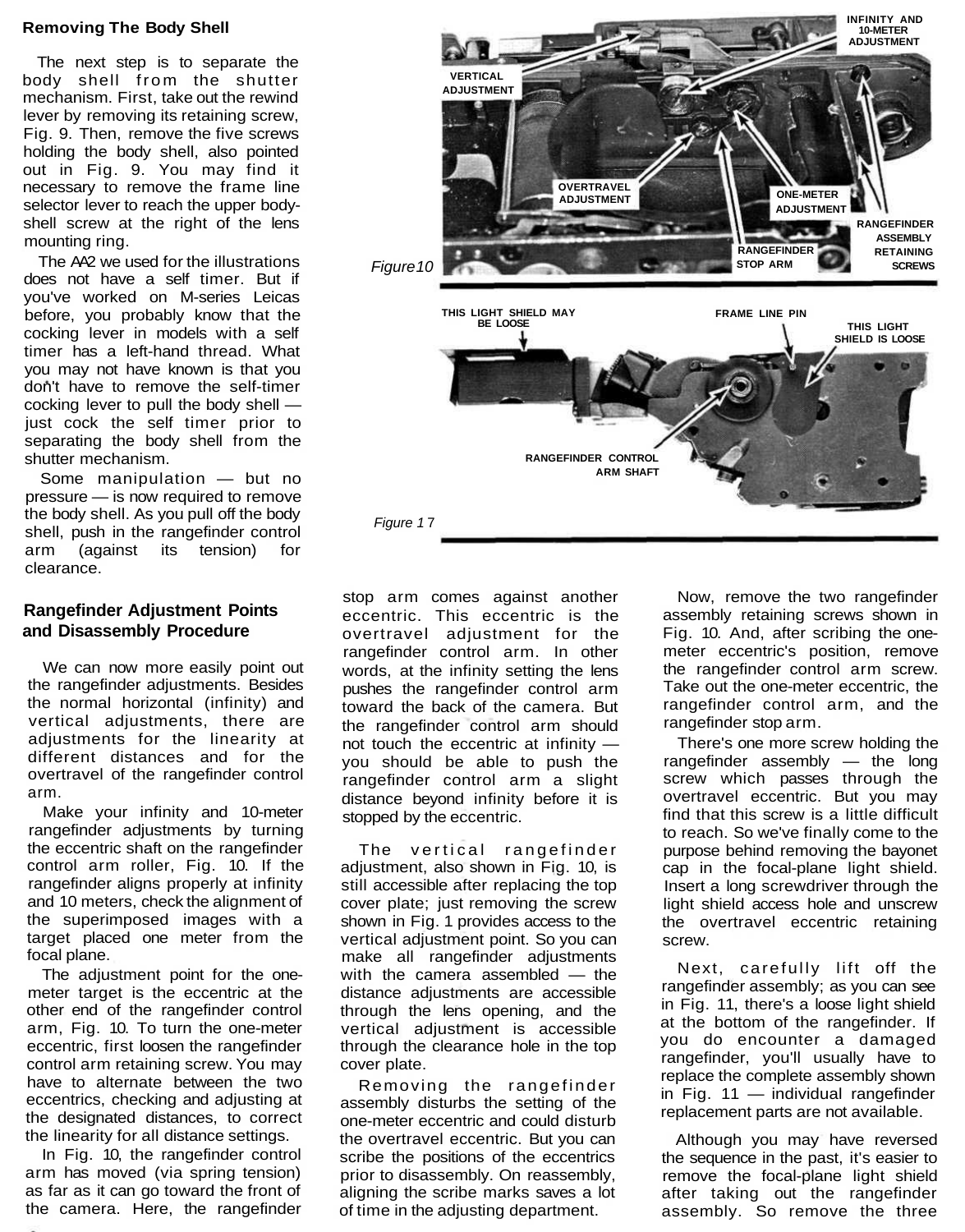

**1/8 SECOND ADJUSTMENT SPEEDS ESCAPEMENT ADJUSTMENT LEVER**

**ACCESSORY SHOE MOUNTING PLATE SCREW** Figure 14

**SPEED CONTROL BRIDGE**



screws shown in Fig. 12 and lift out the focal-plane light shield.

## **Removing And Replacing The Speeds Escapement**

The present stage of disassembly may be as far as you'll normally go for routine cleaning and lubrication. But there is one more recommended step — the removal of the speeds escapement at the top of the camera. Fig. 13.

If this is your first encounter with an M-series Leica, the speeds escapement seems quite unique. Varying amounts of retard engagement are obtained by swinging the entire escapement around a pivot point. The speeds escapement adjustment lever, Fig. 14, rides against the slow-speed cam, one of the cams moved by the speed selector.

The eccentric pointed out in Fig. 14 is your adjustment point for the slow speeds. After making the high-speed adjustments (which we'll discuss a little later), turn the adjustment arm eccentric to correct the exposure at the 1/8 second setting.

To remove the speeds escapement, first take out the screw holding the accessory shoe mounting plate, Fig. 14. Now, lift aside the accessory shoe mounting plate to expose the speeds escapement pivot screw, Fig. 15.

Looking under the speed control bridge, Fig. 15, locate the speeds escapement pivot spring. The long (upper) end of the spring hooks to a post on the underside of the speed control bridge, and the short end hooks to a stud on the speeds escapement.

Disconnect the long end of the pivot spring from the hooking post. Then, remove the pivot screw, Fig. 15, and slide out the speeds escapement toward the front of the camera.

As you've no doubt noticed, the pivot screw is sealed — in this case, the locking agent is used to hold the pivot screw adjustment for the proper freedom of the speeds escapement. So let's take a moment to discuss the reassembly of the speeds escapement and the pivot screw adjustment procedure.

First, set the speed selector to 1 second and push the pallet cam follower toward the front of the camera, Fig. 16. Place the pivot spring on top of the speeds escapement and slide the escapement into place —make sure that the pallet control lever (on top of the speeds

Figure  $15$   $\blacksquare$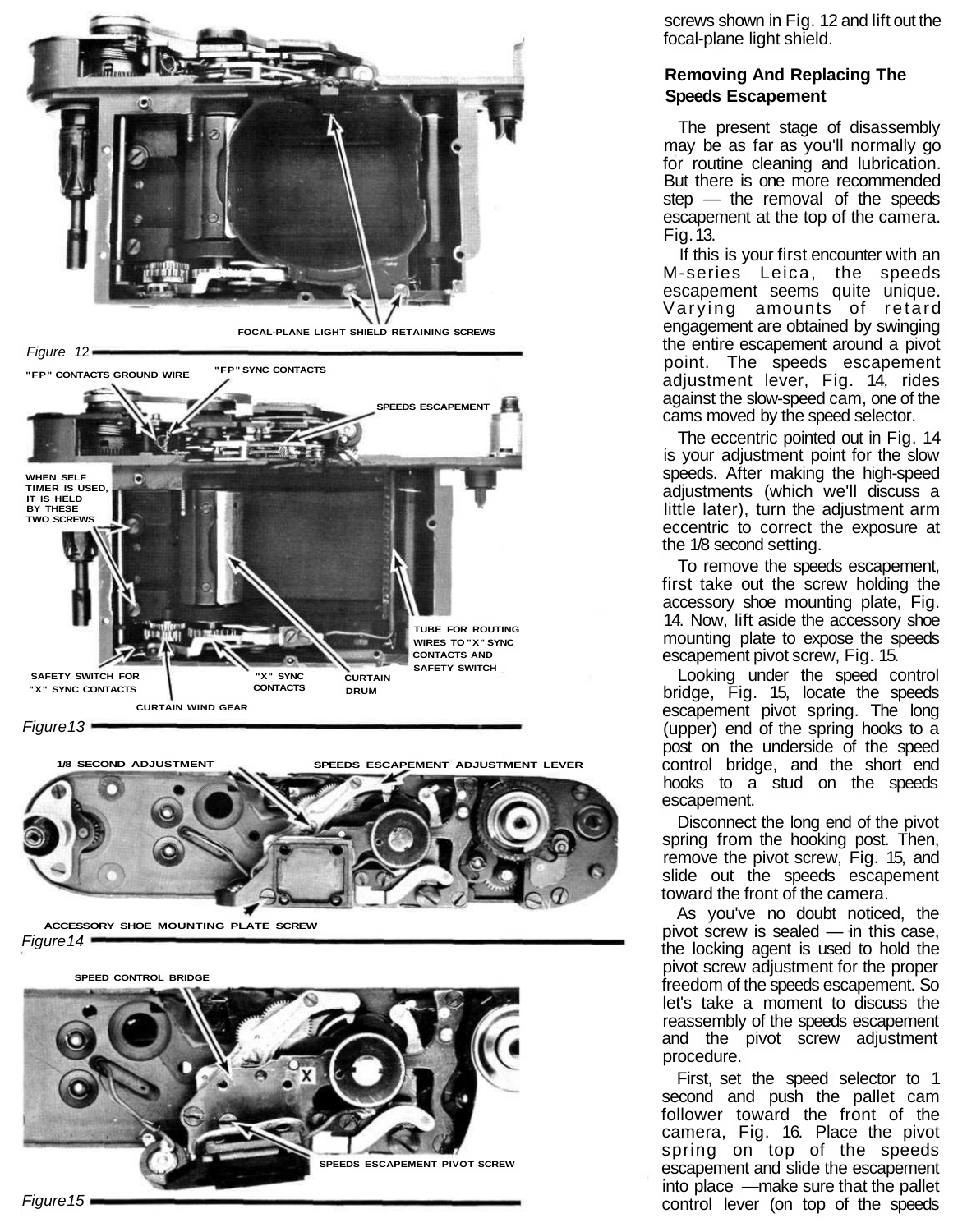escapement) is hooked behind the pallet cam follower. Replace the pivot screw and hook the pivot spring.

Now, to adjust the pivot screw, hold the speeds escapement against its spring tension — away from the speed control cam stack. Tighten the pivot screw until the speeds escapement cannot move toward the speed control cam stack under its own tension. Then, back off the pivot screw until the speeds escapement does swing into contact with the speed control cam stack.

Test your adjustment by pushing down on the speed control bridge at the point marked "X" in Fig. 15. The speeds escapement should still move freely while you're exerting pressure. If it doesn't, slightly back off the pivot screw. Finally, reseal the pivot screw to hold your adjustment.

### **Slit-Width Adjustments**

Since we mentioned the slow-speed adjustment, let's look at the slit-width adjustment at the back of the camera. The slit-width adjustment is the eccentric post on the closing curtain latch, Fig. 17.

Say that you've just released the shutter at one of the slit-width speeds. You know that the opening curtain starts across the aperture, but the closing curtain is held back by the closing curtain latch. It's up to the opening curtain to disengage the closing curtain latch at the proper time for the desired slit width.

The part that disengages the closing curtain latch is the disengaging lever, Fig. 17. And the disengaging lever is controlled by the release cam, a cam that spins with the opening curtain drum. So, once the opening curtain has traveled a sufficient distance, the release cam strikes the disengaging lever. The disengaging lever, in turn, strikes the eccentric post on the closing curtain latch and frees the closing curtain.

Turning the speed selector to the different shutter speeds positions the disengaging lever — that's how the speed selector changes the release point of the closing curtain for different shutter speeds. From the **front** of the camera, Fig. 16, you can see the end of the disengaging lever that rides against the high-speed cam.

The eccentric post on the closing curtain latch is the adjustment point for all the slit-width speeds. Turning the eccentric post to correct 1/500 second and 1/250 second should bring



Figure 16



Figure 17



Figure 18